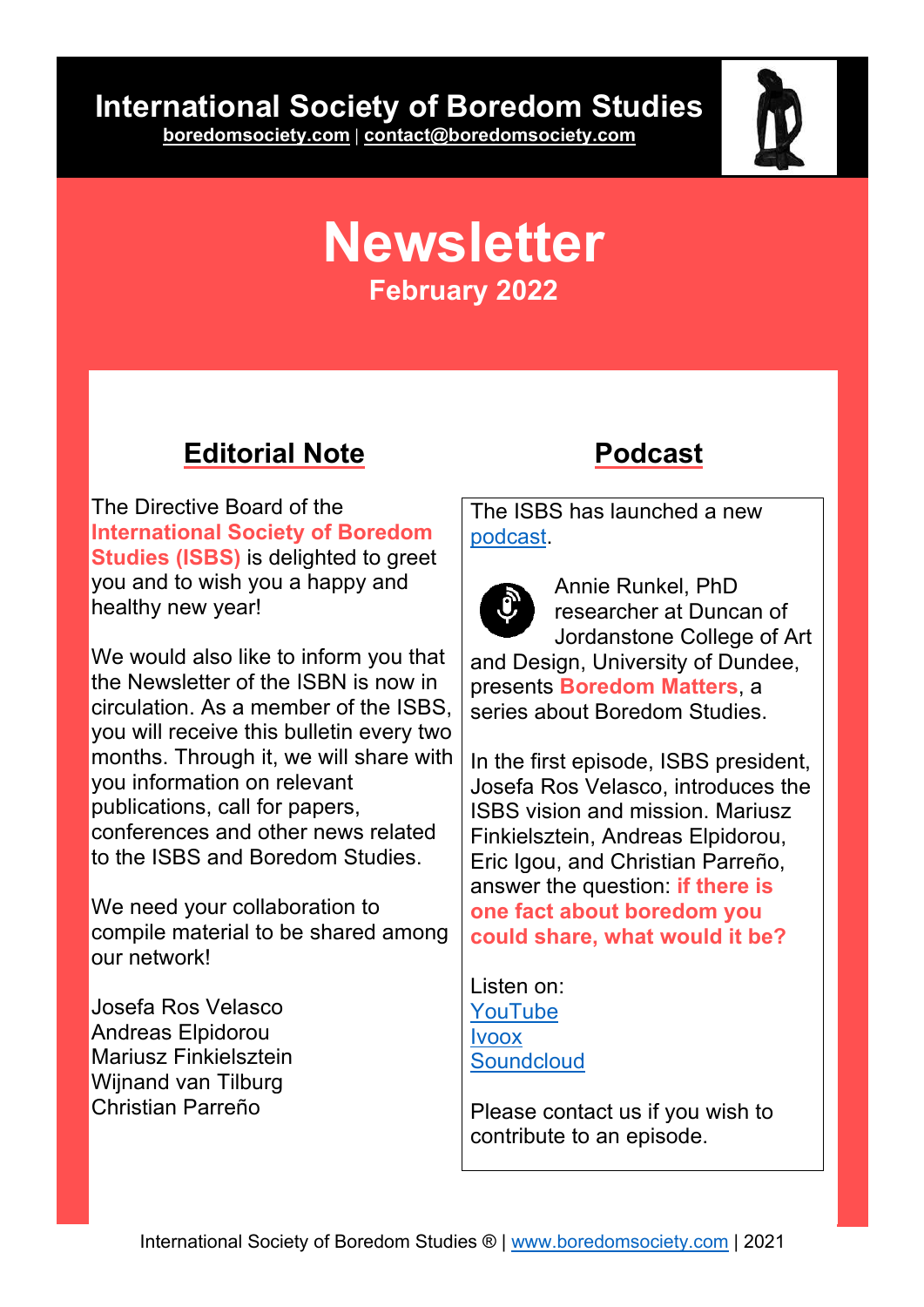# **The Journal of Boredom Studies**

The ISBS will have its own academic journal starting from 2022. **The Journal of Boredom Studies** (JBS) will be a peer-reviewed, international, and multidisciplinary journal that publishes twice per year theoretical and research papers, reviews, and translations covering subjects related to boredom from a variety of academic disciplines including, but not limited to, psychology, philosophy, sociology, education, cultural studies, literary studies, architecture, anthropology, work studies, management, and history. It aims to promote and disseminate multidisciplinary research on boredom, facilitate the advancement of knowledge concerning boredom, and give visibility and access to current scholarly work on boredom.



Editor-in-Chief Mariusz Finkielsztein



Co-editor-in-Chief Josefa Ros Velasco

The **first issue** will feature papers presented at the 4<sup>th</sup> International Interdisciplinary Boredom Conference

You are invited to submit your research for issue 2 at any time. For now, you can do it by sending your work as a Word file, 6,000-10,000 words, following APA 7<sup>th</sup> edition to the ISBS email: **contact@boredomsociety.com** 

### **Augustin de la Peña,** *in memoriam*



Dr. Augustin de la Peña, treasurer of the ISBS since its foundation, and promoter of this initiative, passed away in September. He was one of the pillars of our Society and an important scholar in the field of boredom studies. We send our condolences to his brother Daniel and his family and friends. Our heart is broken after this great loss. De la Peña spent the last ten years working on a book on boredom titled, *Boredom Experience and Associated Behaviors*, which was contracted to be published by **Springer Nature**. With Daniel's permission, the ISBS will

be finalizing the manuscript and thus helping to realizing De la Peña's dream of publishing his *opera magna*.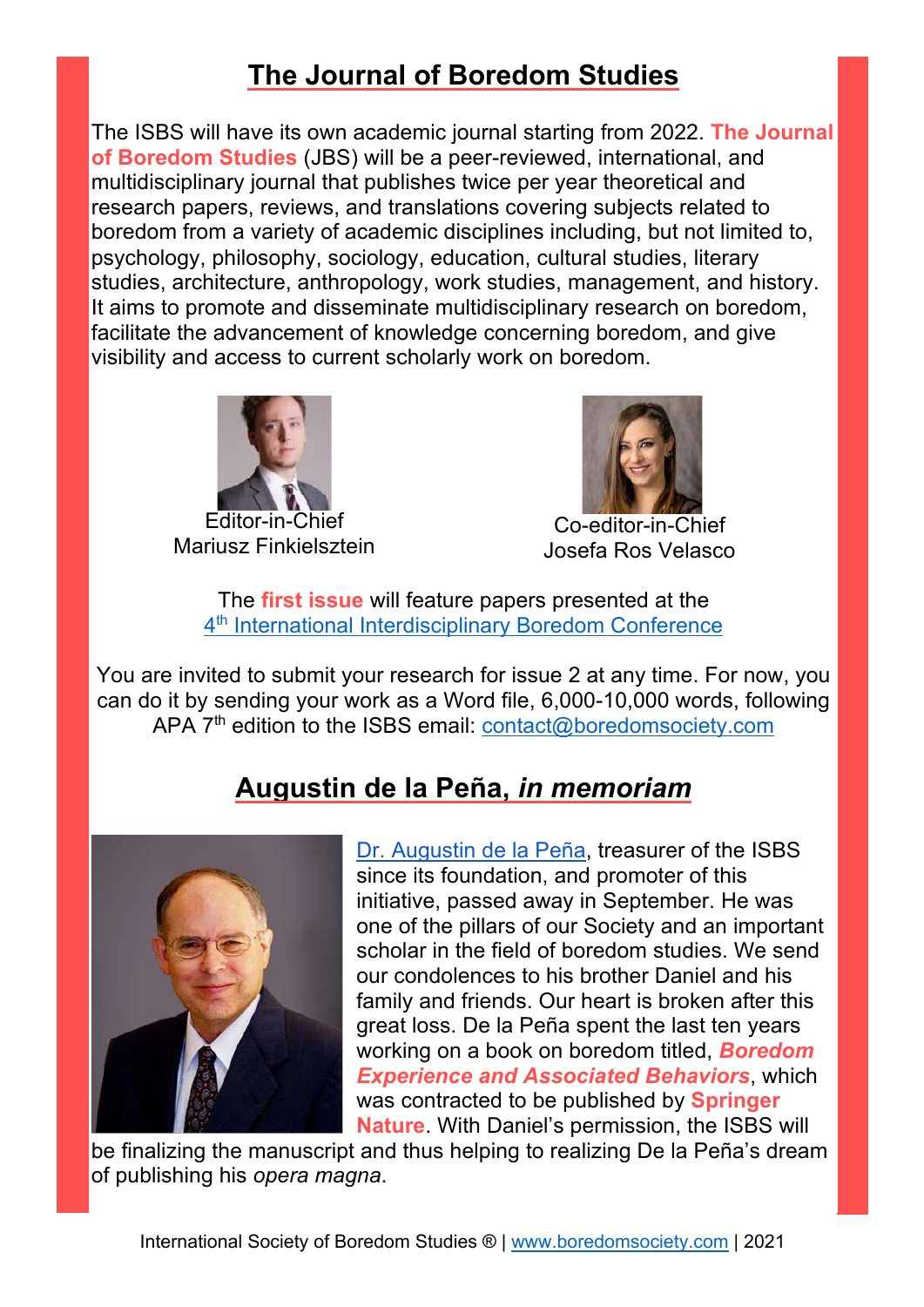# **Welcome to Christian Rafael Parreño Roldán**

**Prof. Dr. Christian Rafael Parreño Roldán**, Assistant Professor of History and Theory of Architecture at Universidad San Francisco de Quito, Ecuador, is our new treasurer. Christian took over the post in November 2021.



# **Invite your Colleagues to Join the ISBS**

**121 members** are already enjoying the following benefits of being part of the ISBS:

- Being mentioned on our webpage as a member with a link to your website that may increase your visibility
- Sharing with us your new publications, call for papers, or any piece of important information concerning boredom (e.g., media releases), and it will be distributed in our newsletter
- Being informed about the work of others, new calls, initiatives, and events concerning boredom studies

Membership is **free of charge**, and enrolment is fast and easy. Tell your colleagues that they can become members by contacting us via our website and completing a short membership form.

Being a member does not require you to do any work *for* the Society (unless, of course, you would like to help promote the aims of the society). It is thus an important and effective tool for promoting your work and initiatives. Therefore, gathering as many boredom scholars/researchers as possible within the Society is crucial!

## **Papers Suggested by Our Members**

- O'Dea, M. K., Igou, E. R., Van Tilburg, W. A., & Kinsella, E. L. (2021). Selfcompassion predicts less boredom: The role of meaning in life. *Personality and Individual Differences*, *186*, 111360. https://doi.org/10.1016/j.paid.2021.111360
- Pfattheicher, S., Lazarević, L. B., Westgate, E. C., & Schindler, S. (2021). On the relation of boredom and sadistic aggression. *Journal of Personality and Social Psychology*, *121*(3), 573–600. https://doi.org/10.1037/pspi0000335
- Ros Velasco, J., & Moya Arriagada, I. (2021). El aburrimiento como emoción reactiva y revolucionaria: El caso de Chile. *Isegoría, 65*, e11. https://doi.org/10.3989/isegoria.2021.65.11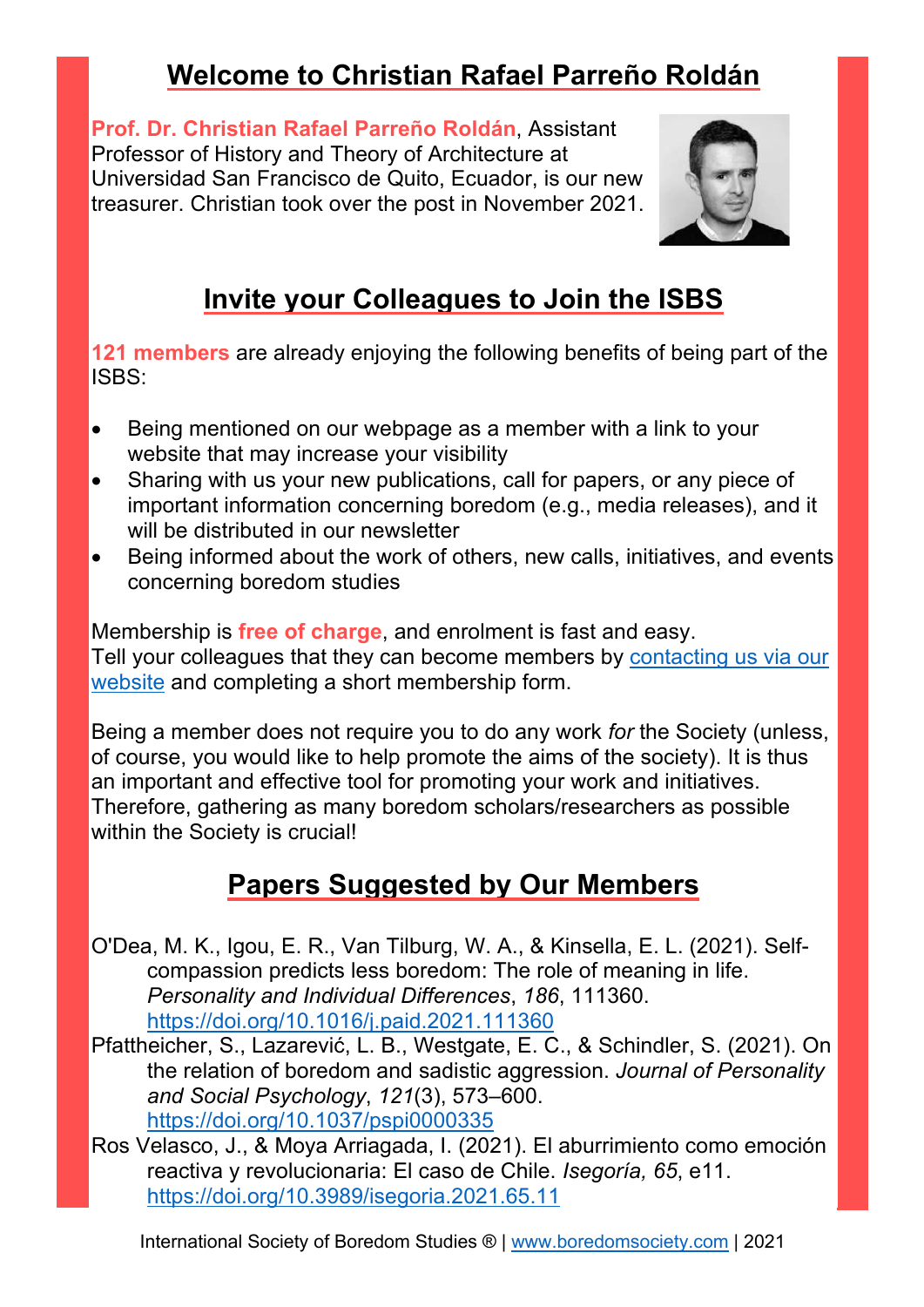Erturk, S., Van Tilburg, W. A., & Igou, E. R. (2022). Off the mark: Repetitive marking undermines essay evaluations due to boredom. *Motivation and Emotion*, 1-12. https://doi.org/10.1007/s11031-022-09929-2

### **Recent Books**

#### **The Moral Psychology of Boredom**

Edited by Andreas Elpidorou Rowman & Littlefield 978-1-78661-538-1



In this volume, world-renowned researchers come together to explore a neglected but crucially important aspect of boredom: its relationship to morality. **Find it here.**

#### **On Boredom. Essays in art and writing**

Edited by Rye Dag Holmboe and Susan Morris UCL Press 978-1-78735-946-8



**UCLPRESS** 

What do we mean when we say that we are bored? Or when we find a subject boring? Contributors to *On Boredom: Essays in art and writing* examine boredom in its manifold and uncertain reality. **Open access here.**